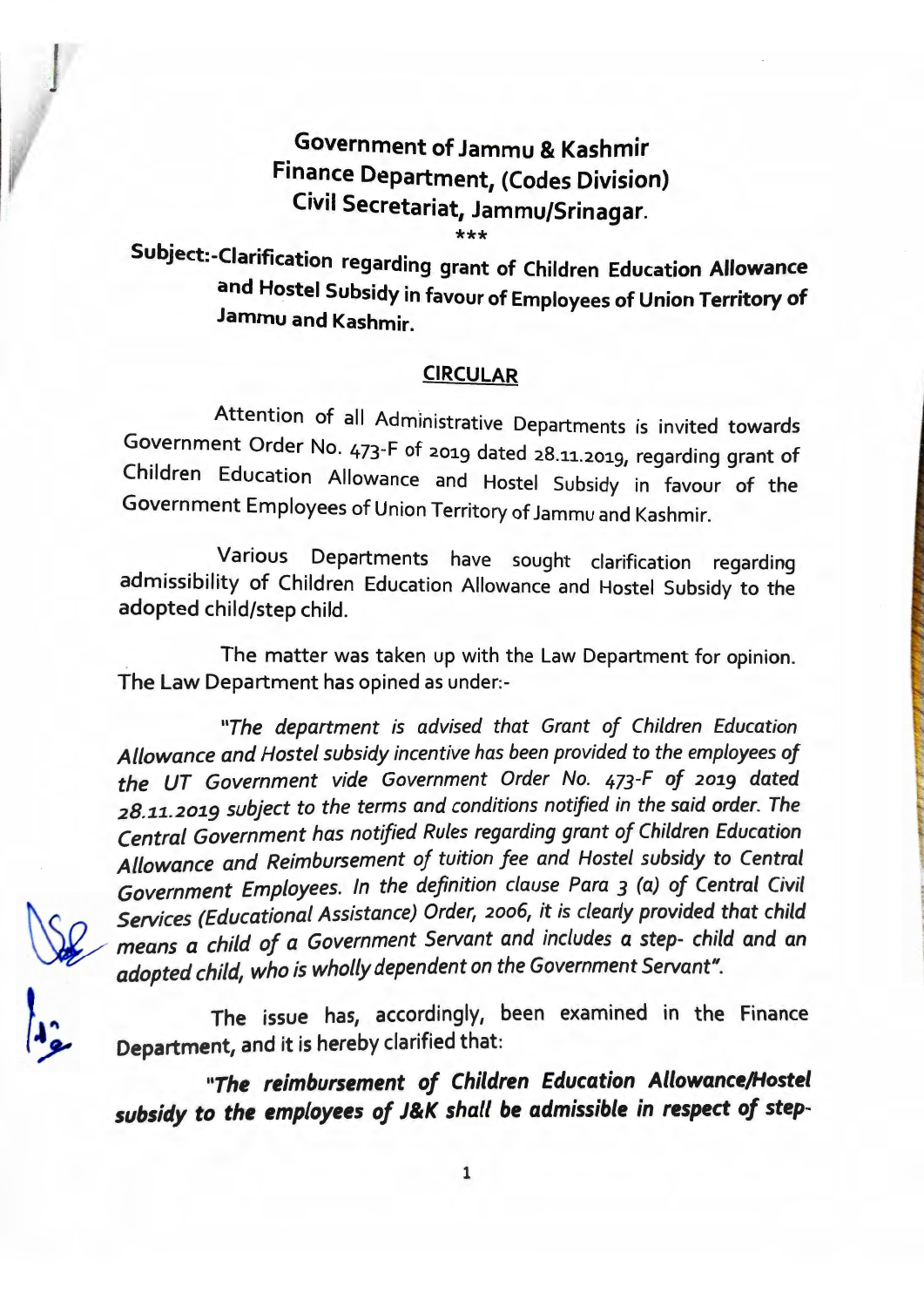*child/adopted child, who is wholly dependent on the Government Servant* **exaged to the conditions as laid down in Government order No. 473–F of and allegate and allegate and allegate** and  $\frac{2019}{473}$ 

**Sd/-**

**(Vivek Bharadwaj), IAS Financial Commissioner, (Additional Chief Secretary), Finance Department.** 

## FD-Code/242/2021-03- 849

Dated: 16 .06.2022

## Copy to the:-

- 1. Advocate General J&K High Court Srinagar/Jammu.
- 2. Principal Accountant General J&K Srinagar/Jammu.
- 3. All Financial Commissioners (Additional Chief Secretaries).
- 4. Director General of Police, J&K.
- 5. Principal Secretary to Hon'ble Lieutenant Governor.
- 6. All Principal Secretaries to Government.
- 7. Jt. Secretary (J&K), Ministry of Home Affairs, Government of India.
- 8. Principal Resident Commissioners, 5-Pritivraj Road ,New Delhi.
- g. Chief Electoral Officer, J&K.
- 10. All Commissioner/Secretaries to Government.
- 11. Divisional Commissioner, Kashmir/ Jammu.
- 12. Chairperson, J&K Special Tribunal.
- 13. Principal Secretary to Chief Justice J&K High Courts Srinagar /Jammu.
- 14. Registrar General, J&K High Court Srinagar/ Jammu
- 15. Director, Anti Corruption Bureau, J&K.
- 16. Director General, Audit and Inspections.
- 17. Director General, Budget Division J&K.
- 18. Director General, Accounts and Treasuries.
- 19. Director General, Local Fund Audit & Pensions, J&K.
- 20. Director General, J&K Funds Organization.
- 21. Director, Information J&K.
- 22. All Head of Departments / Managing Directors/ Chief Executives of State PSUs /<br>Autonomous Bodies/Societies.
- 23. Secretary, J&K Public Service Commission.<br>24. All District Development Commissioners.<br>25. Secretary, J&K Legislative Assembly.
- 24. All District Development Commissioners.
- 
- 26. Director, Accounts & Treasuries Kashmir/Jammu.
- 27. Director/ Principal, Northern Zonal Accountancy Training Institute Jammu.
- 28. All Directors of Finance/Financial Advisors & CAOs.
- 29. Principal, Accountancy Training Institute Srinagar.
- 30. Joint Director, J&K Funds organization Srinagar/Jammu
- 31. General Manager, Government Press, Srinagar/Jammu for publication in Government Gazette.